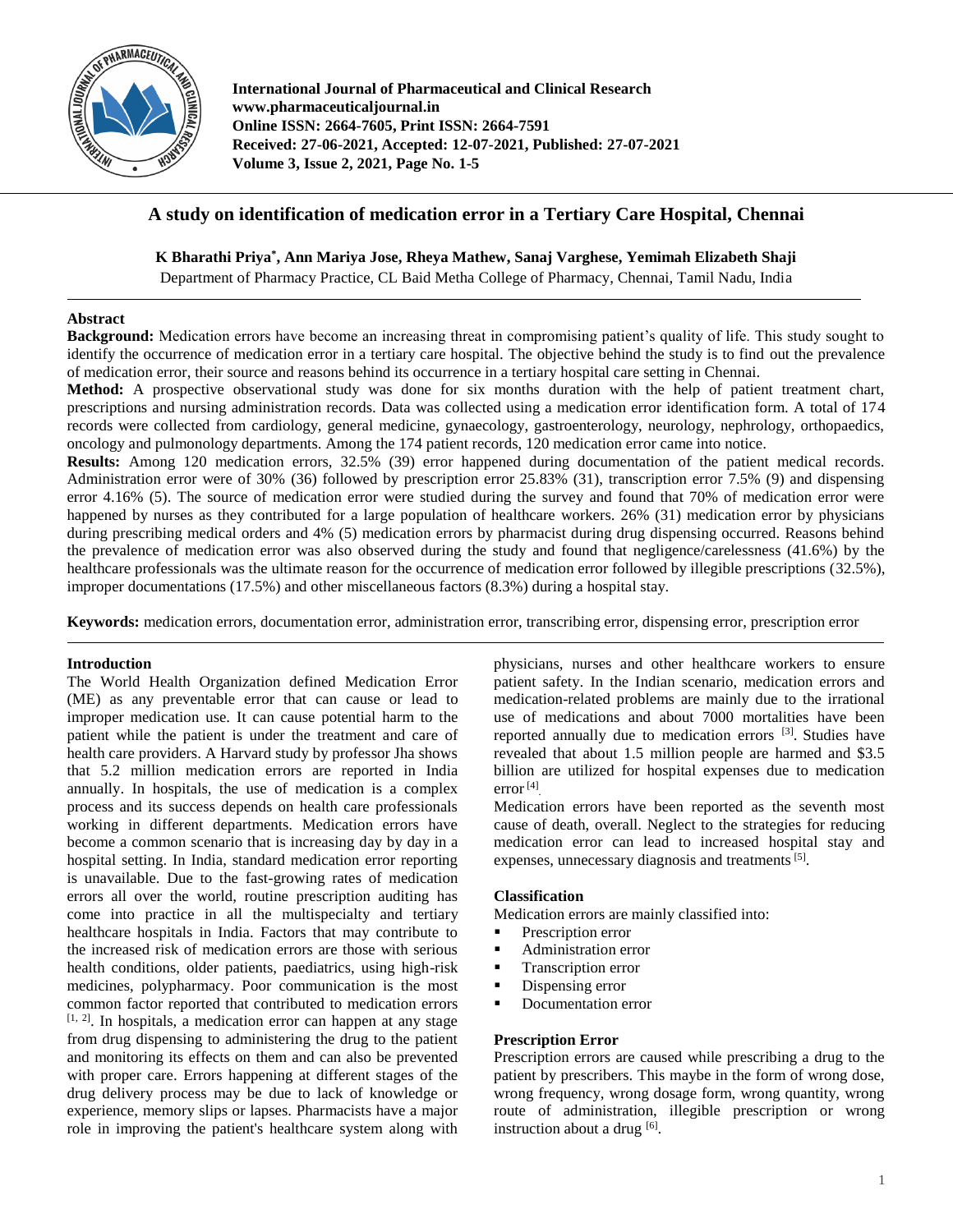#### **Dispensing Error**

Unintended deviation from the prescription occur due to lack of time and knowledge, carelessness, misinterpretation that can lead to incorrect medication, dosage strength or dosage form [7, 8] .

### **Administration Error**

Administration errors are caused while administering a drug to the patient. These errors are a result of carelessness, negligence, confusion or lack of awareness and knowledge. This can be discussed under different subcategories: [9]

- Omission Error
- **Wrong Frequency**
- **Wrong Dose and Dosage Form**
- **Wrong Administration Error**
- **Deteriorated Drug Use Error**

#### **Transcription Error**

Transcription error is a particular type of data entry error. Transcription errors occur while data entering or documenting information related to patients that are commonly caused due to slips and laps of the medical professionals  $[10]$ .

These medication errors can be prevented by educating and training healthcare professionals and fellow pharmacists, active ward round participation, and good communication with other healthcare professionals [11].

# **Documentation Error**

Documentation errors are caused by physicians or nurses due to lack of time and proper knowledge, illegible handwriting and carelessness<sup>[12]</sup>.



**Fig 1:** Types of Medication Error

Being pharmacists the increasing convolution of medication errors among patients in their day-to-day life should be noticed and it's our duty to increase the quality of life by minimizing them [13].

#### **Medication Error Reporting**

Minimization of medication errors can be bought into action

by identifying and reporting them. Medication error reporting can help in creating awareness and warning among healthcare professionals. In clinical areas, medication error reporting can be monitored or reported by physicians, nurses, clinical pharmacists, and healthcare professionals. Medication error reporting should be given much importance as it plays a major role in patient's health management and economic consequences [14] .

Medication errors are reported in a systematic way using a medication error reporting form which can be filled by the healthcare professionals when they observe any type of error. This is documented for improving patient's quality of life and to provide awareness among healthcare professionals [15].

# **Methodology**

A prospective observational study was carried out in a tertiary care hospital in Chennai. The study was conducted for a period of six months. Patient case records from both the Inpatient and Outpatients department of cardiology, general medicine, gynecology, gastroenterology, neurology, nephrology, orthopedics, oncology, and pulmonology were collected.

A total of 174 patient case records were collected using patient treatment charts, prescriptions, and nursing administration records, and 120 Medication Errors were observed using the Medication Error identification form.

#### **Results**

174 Patient case reports were collected from nine different departments – cardiology, general medicine, gynaecology, gastroenterology, neurology, nephrology, orthopaedics, oncology and pulmonology out of which 120 Medication Error were observed.

The present study calculated the error percentage from each department and found that 19.54% (34) of errors were observed from the orthopaedics department, 16.09% (28) from oncology, 14.94% (26) from neurology, 14.3% (25) gynaecology, 8.04% (14) from nephrology, 7.47% (13) cardiology, 6.89% (12) gastroenterology, 6.32% (11) from general medicine and pulmonology departments.



**Fig 2:** Percentage of Error Identified from Each Department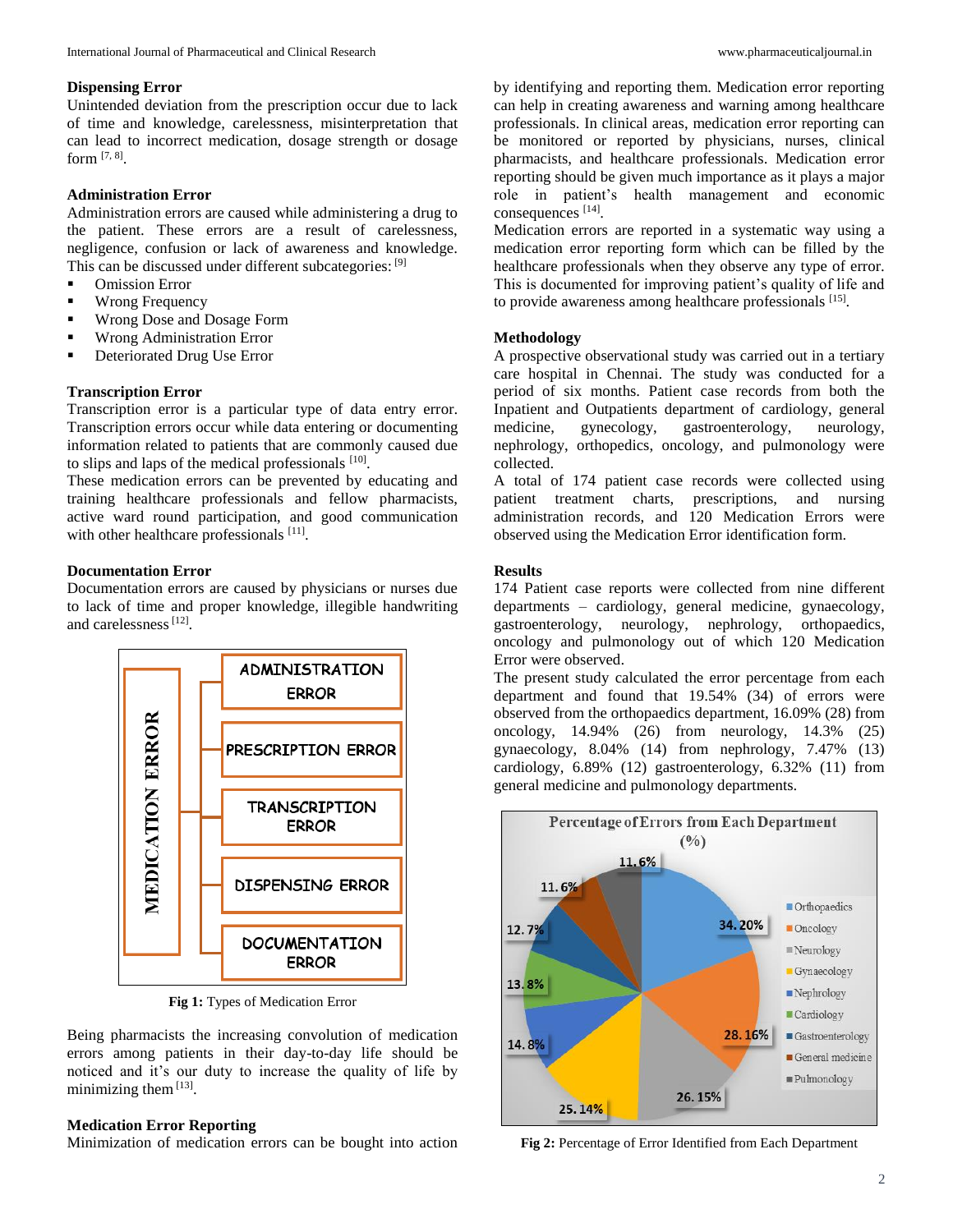After retrieving the Medication Error from each department, the observed errors were classified based on their types.

Documentation Errors were found out to be highest with 32.5% (39) errors followed by 30% (36) of Administration errors, 25.83% (31) prescription errors, 7.5%(9) transcription errors and 4.16% (5) dispensing errors.



**Fig 3:** Types of Medication Error

Study objectives focused on the source of error and found that physicians, nurses, and pharmacists were the main source of error. Investigations showed that 70% of medication errors

Were happened by nurses as they contributed to a very large population of healthcare workers accompanied by 26% of errors by physicians and 4% of errors by pharmacists.



Reasons for the cause of medication errors were examined and found that negligence carelessness, illegible prescription, improper documentation and other miscellaneous factors contributed to the occurrence of medication errors.



**Fig 5:** Reasons for Medication Error

Due to negligence/carelessness, illegible prescription, lack of knowledge/time, and other factors, the patient's quality of life was compromised by healthcare professionals. About 50 (41.6%) medication errors were due to negligence/

carelessness, 39 (32.5%) of illegible prescription, 21 (17.5%) by lack of knowledge/time and rest 10 (8.33%) were other factors.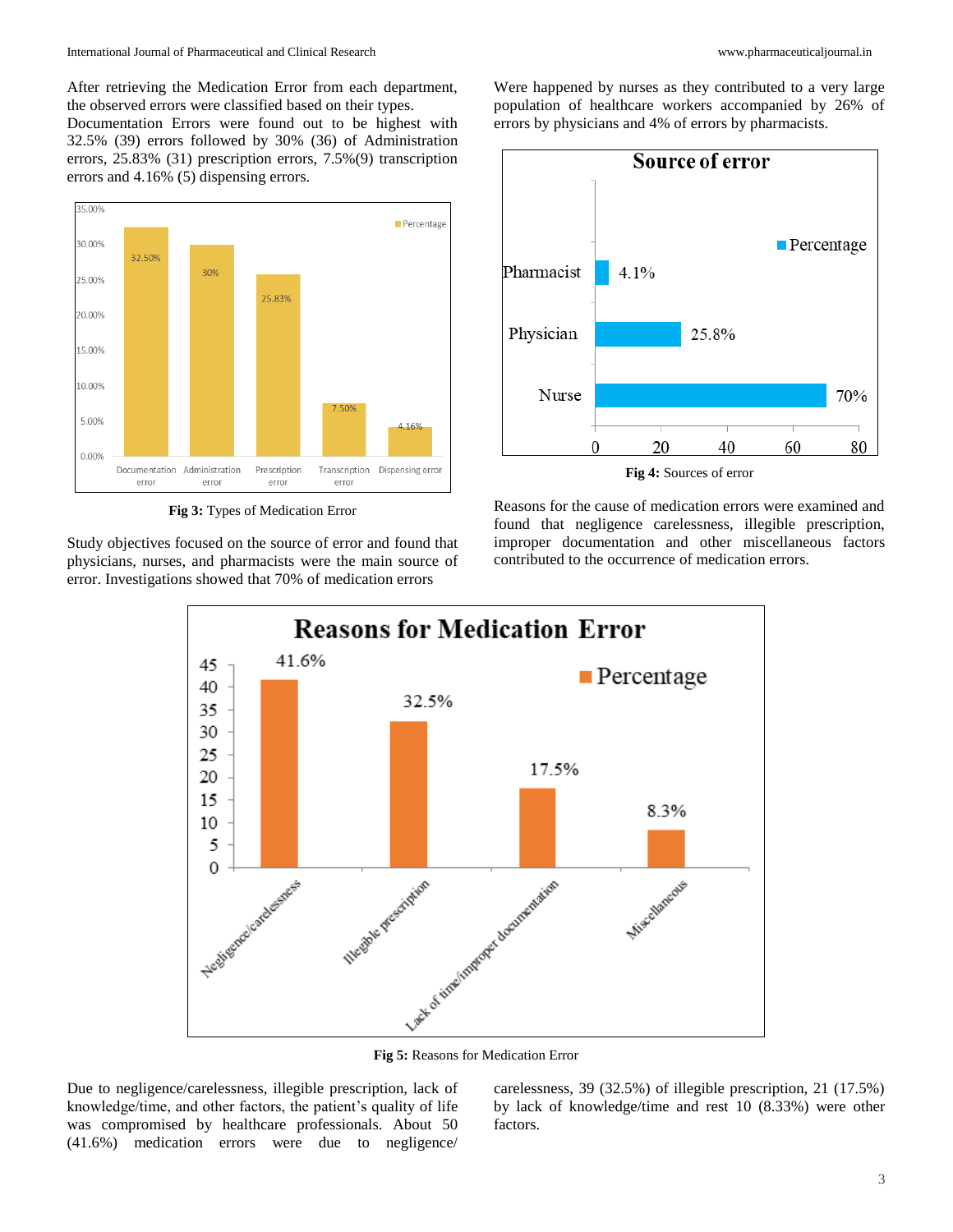# **Discussion**

This study was conducted in a tertiary care hospital in Chennai to study the identification of Medication Error and their source. This prospective observational study was carried out for 6 months duration. In patients and outpatients from cardiology, general medicine, gynecology, gastroenterology, neurology, nephrology, orthopaedics, oncology and pulmonology departments were included in this study. A total of 174 patient records were analyzed from each department and 120 medication errors were observed by collecting the Medication Error identification form. During the study documentation error (32.5%) were found to be the highest. The main causes behind this type of error were memory lap or slip by the nurse or other health care professional. Most commonly this happens when a nurse forgets to document the drug which they have already given or document the drugs which are not given. This is as a result of lack of time, forgetfulness and improper handing over of shift from one nurse to another. Documentation errors can be reduced by conducting continuing medical education for the nurses and make them realize the importance of reducing Medication error by documenting the given drug. 30% of medication errors were observed in the study as administration error. These kinds of error are mainly caused by nurses, maybe due to insufficient knowledge and negligence. This Study also shows 26% of prescription error occurred due to illegible prescription by the physician. Illegible prescription can lead to improper drug delivery which includes wrong dose, wrong dosage forms, wrong frequency, and also sometimes different drug. Transcription error accounted for about 7.5% of the study, commonly caused due to slips and lapses of the medical professionals. Dispensing errors accounted for 4% in the study, caused by the pharmacist, can be due to negligence/carelessness. Difficulty in reading prescriptions, lack of knowledge/experience in distinguishing between LASA drugs, dispensing the wrong dosage form when not prescribed are some of the reasons behind this type of error. This study shows that medication errors can happen at any stage of the drug delivery process. Each health care professional plays a very important role in improving patient's quality of life during hospital stays by reducing medication errors. Patient treatment charts, prescriptions, and nursing administration record from each department provided information about the reason behind the occurrence of medication error. Nurses (70%), physicians (26%), pharmacists (4%), or other healthcare professionals were found to be the main sources of Medication error. Healthcare professionals consist of a very large population of nurses, therefore the chance for the occurrence of Medication error is very high if negligent. This study revealed that negligence/carelessness (41.6%) illegible prescription (32.5%), and improper documentation (17.5%), and other miscellaneous factors (8.3%) were the reasons for the incidence of Medication error.

#### **Conclusion**

The prospective observational study conducted in a tertiary care hospital in Chennai for six months revealed that 69% of Medication errors were found in a sample size of 174 patient records. Errors were classified based on their types

(descending order) documentation error (highest) administration error, prescription error, transcription, and dispensing error. Reasons behind error occurrence and the source of error was investigated and found that 70% of Medication error were caused by nurses. This may be due to a high workload, negligence, or maybe due to lack of knowledge/experience. Medication error is a preventable error that can be reduced by providing proper education and training to a healthcare professional.

#### **Limitations**

In this present study, due to the short span of time cases could only be collected from cardiology, general medicine, gynecology, gastroenterology, neurology, nephrology, orthopedics, oncology, and pulmonology departments.

#### **Summary**

A total of 174 patient records were collected using patient treatment charts, prescriptions, and nursing administration records. In patients and outpatients from cardiology, general medicine, gynecology, gastroenterology, neurology, nephrology, orthopedics, oncology, and pulmonology departments were included in this study. The type of medication error was observed and their source of error, the reason behind their incidence was analyzed. From 174 patient records, a total of 120 (69%) medication errors were identified. Among these, documentation error (32.5%) was found to be the highest and the primary reasons were found to be negligence/memory lapse, lack of knowledge/experience, and improper documentation. Documentation errors mainly happened when nurses documented the administration chart before administering the drug or not documenting the drug after administration. Administration errors (30%) were found almost equal to documentation error, omission of the drug was the main cause of this error. From this study, we concluded that proper education about the importance of medication document and administration is essential to reduce ME. Reduction in Medication error has significant implications on patient's safety.

#### **References**

- 1. Agarwal P, Sachan A, Singla RK, Jain P *et al*. Statistical analysis of medication errors in Delhi, India. Indo glob. j. pharm,2012:2(1):89.
- 2. Karthikeyan M, Lalitha D. A prospective observational study of medication error in general medicine department in a tertiary care hospital. Drug Metabol Drug Interact, 2013.
- 3. Patel N, Desai M, Shah S, Patel P, Gandhi A. A study of medication errors in a tertiary care hospital. PICR, 2016.
- 4. Da Silva BA, Krishnamurthy M. The alarming reality of medication error: a patient case and review of Pennsylvania and National data. Journal of Community Hospital Internal Medicine Perspectives [Internet], 2016: 6(4): 31758.
- 5. Ramesh G, Sundeep K, Anitha C, Malika S, Samyuktha KR, Sharmila S *et al*. Incidence of Medication Errors in a Tertiary Care Hospital in South-India. IJOPP [Internet], 2019:12(2): 92-6.
- 6. Sheikh D, Mateti UV, Kabekkodu S, Sanal T. Assessment